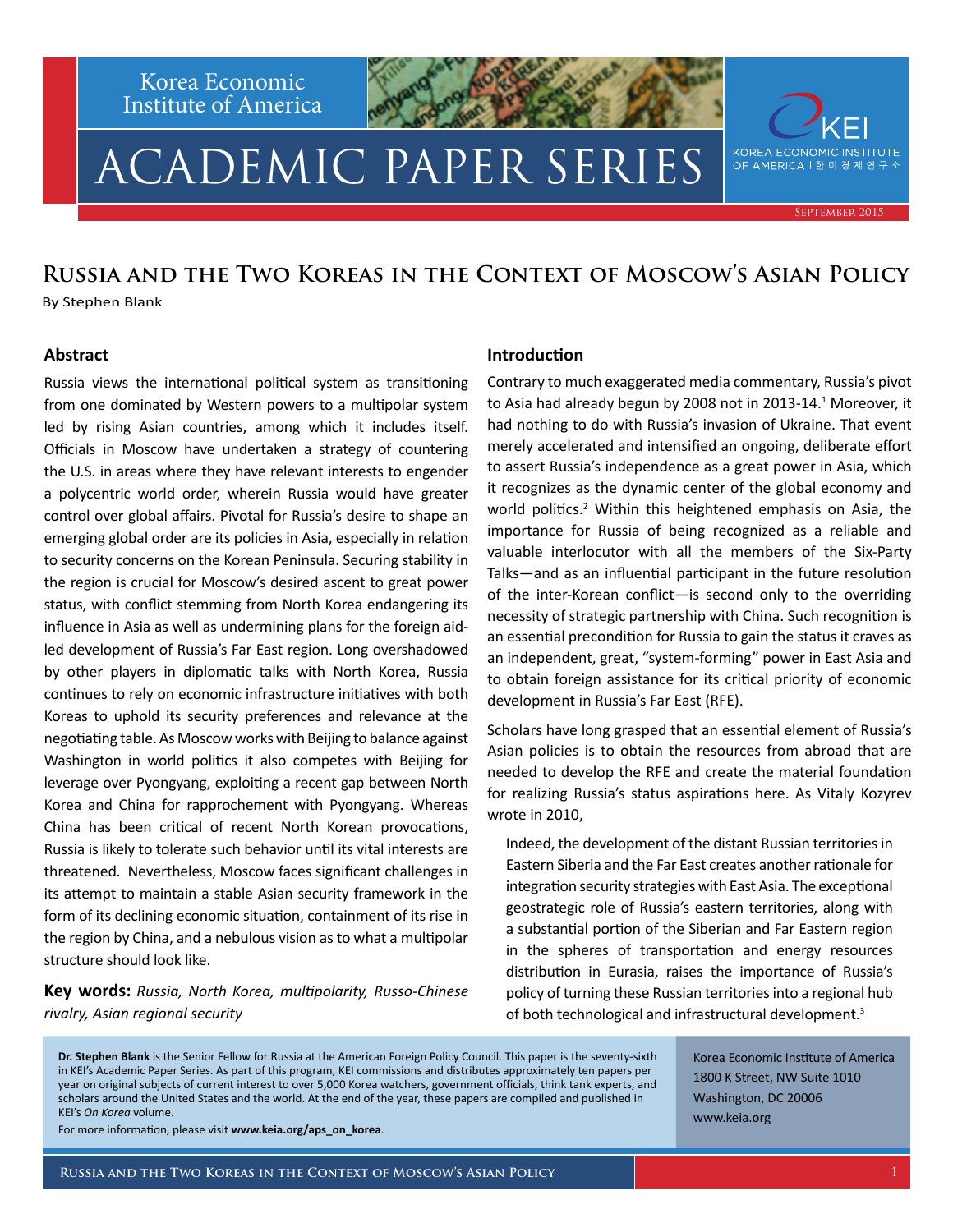Indeed, the heart of Moscow's proposals for both Koreas is the building of a trans-Siberian and then Trans-Korean railway (TSR-TKR), a proposal that dates back to the 1890s, and a trans-Korean gas pipeline that links up to some of Russia's major gas deposits in Siberia and the RFE. On the basis of these proposals, Moscow hopes to become a major energy provider to North Korea, easing Pyongyang's demand for nuclear energy, and a major supplier to the ROK. It would also gain influence over the economics and politics of both states and pose as a material and vital contributor to peace and stability on the Korean Peninsula. Not only has Moscow long since entered into talks with South Korea about providing it gas, it has also raised the issue of directly supplying North Korea with gas from Sakhalin.<sup>4</sup> Since a Korean war virtually precludes any hope of the RFE's peaceful development and exposes Russia to intense risks that could only undermine both its internal development and quest for independent great power status, Russia regards the prospect of war in Korea as a geopolitical nightmare that must be avoided by all available means.

Therefore, the fundamental purpose of Russia's Korean policy is to preserve peace in Korea and Asia generally, as peace is indispensable to any development of Siberia and the RFE on the basis of foreign and domestic trade and investment. Peace is in turn a necessary precondition for Russia to play the role it covets in East Asia. Only if Russia can play the role of peacekeeper can it actively help create and sustain the multipolar world that its officials and analysts either believe exists or should come into being. Accordingly, Moscow's Korean policies are not just part of its overall Asian program but are also an essential component of promoting this multipolar world order. Only in this context can we fully grasp Moscow's goals and motives on the Korean Peninsula.

#### **Russia's Concept of Multipolarity**

Since Yevgeny Primakov became Foreign Minister in 1996, Russia has argued for a multipolar world order where it constitutes one of the recognized poles. Even now, multipolarity remains important in Russian rhetoric as a way to redress Moscow's global diminution since the 1990s. Ultimately it is a formulation intended to fix not only the regional Asian order but also Russia's sense of exclusion from the global position it craves but cannot sustain. Russian discourse about multipolarity postulates that multipolarity is most congruent with Asia's international realities.<sup>5</sup> Officials and analysts contend that multipolarity is a result of the post-Cold War transition, the emergence or



**"Peace is in turn a necessary precondition for Russia to play the role it covets in East Asia. Only if Russia can play the role of peacekeeper can it actively help create and sustain the multipolar world that its officials and analysts either believe exists or should come into being."**

re-emergence of cultural and civilizational diversity, and the economic transformation and rise of new powers associated with globalization. Allegedly these trends prevent any one power from leading the world, and all powers must accept a multipolar world order if they wish to pursue a rational policy that enhances their security.<sup>6</sup> Therefore, world events are supposedly moving ever faster in the direction of this multipolarity or polycentrism.<sup>7</sup> For Russia, the Korean Peninsula appears to be particularly key – and the Six-Party Talks, by virtue of their inherent multilateral design, formally embody key requirements and preconditions for multipolarity. Russian officials acknowledge that Asia is not only the dynamo of the global economy but also postulate an emerging "polycentric world order" largely composed of rising Asian powers.<sup>8</sup> Furthermore, Russian leaders insist that the West is declining and that the Asian powers (among whom it includes itself) are rising.<sup>9</sup> However, Russian foreign policy aims to consolidate Russia's position as what Foreign Minister Lavrov calls a premier center of power and influence of the new polycentric system despite constant Western resistance to this trend.10 Accordingly, Russian writers have long viewed Western policies as manifestations of the desire to prevent Russia's supposedly foreordained rise and preserve unipolarity. As the Valdai Discussion club, a club of international analysts that grew out of the annual meetings with Putin at Valdai and now publishes daily papers and articles, stated in 2009:

Russia views itself as a pole of a multipolar world, which conducts independent domestic and foreign policy based on its own interpretation of national interests and its own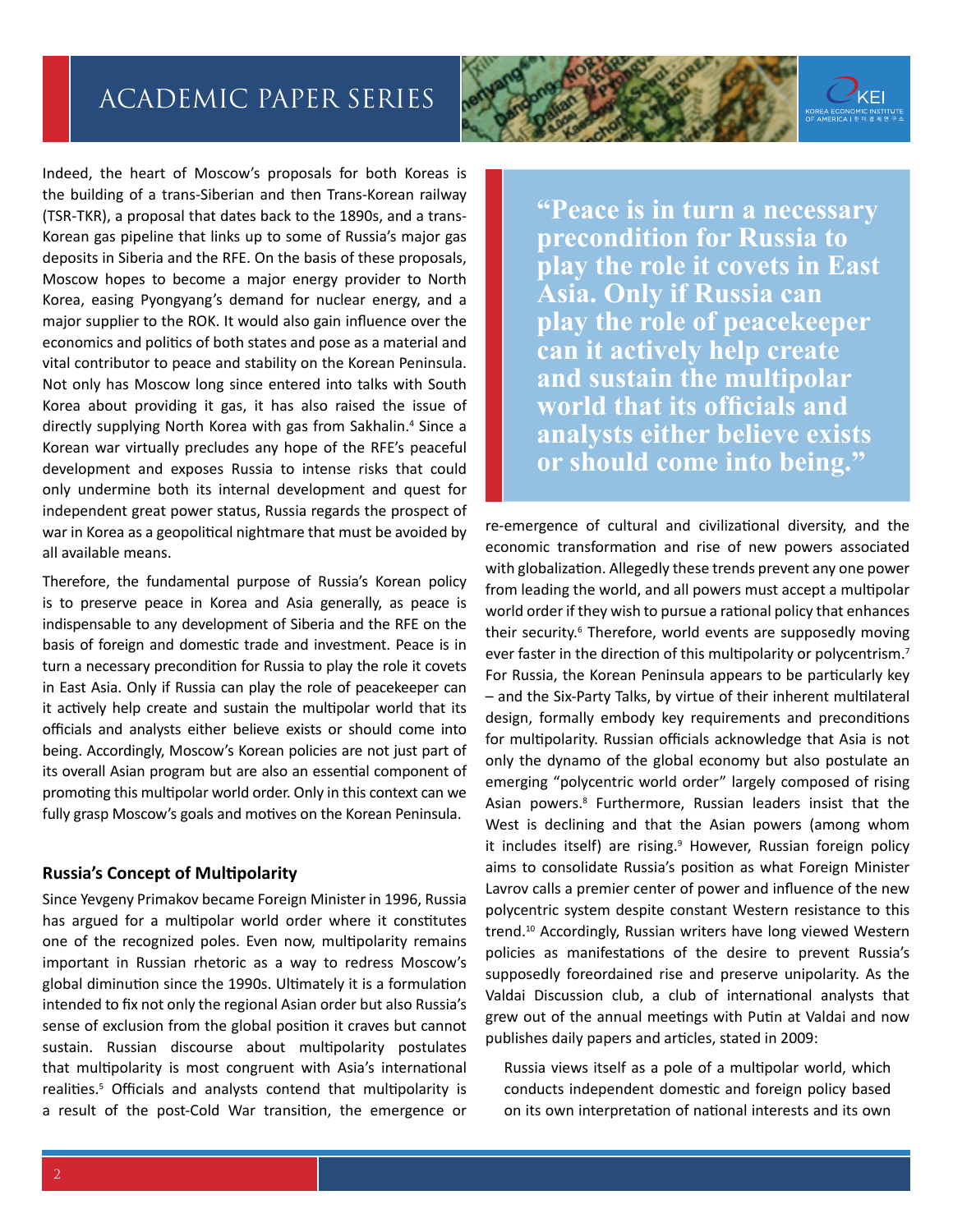

model of development. At the same time, Washington's global strategy boils down to a search for ways of restoring unipolarity by this or that means.<sup>11</sup>

In response, Russian leaders led by Putin, invoke U.S. decline and Russia's rise claiming that, "We do not want to return to confrontations between blocs. We do not want to split the world into various military and political groups. But Russia has sufficient potential to influence the construction of a new world system."12 Thus Russia is a "system-forming" power in its own right, both globally and in Asia.13 Not content with merely a regional role, Russia sees itself as an integral global power that is essential to constructing this global order. Or as Sergei Yastrzhemskiy, Putin's foreign policy advisor said in 2007, "Russia should play its role whenever we have relevant interests."<sup>14</sup>

That project is achievable only by leveraging Russia's presence in key regions to midwife anti-American coalitions to force Washington to acknowledge Russia's equal status and role. Thus Russia cannot be excluded from participation wherever it has "relevant interests." From Moscow's standpoint this is exactly what it has achieved in Korea, even if other players have regarded it as a "nuisance."15 To play in this new order, Russia must ensure favorable conditions for its modernization, elicit large-scale foreign investment, participate in Asian integration and other processes, and propose a new Asian order free of military blocs (i.e. the U.S. alliance system). $16$  Consequently, Moscow vigorously pursues summitry, high-level diplomatic meetings and speeches, and energy and arms sales, its main currencies of power in East Asia. Furthermore, Russia, as it has done since Leonid Brezhnev, continues to "proceed from the assumption that one of the most important prerequisites and components of the denuclearization process is the formation of regional common security institutions which would be based on the principle of equal security to all parties."17

However, as both Russian and foreign commentators know, Russia not only faces serious difficulties in Asia: it risks marginalization that would foreclose its quest for great power status both regionally and globally. To prevent such outcomes, Moscow views it as essential that no war break out over Korea and that Russia always be included as an equal member of any Korean peace process. As past experience shows, Russia has had to fight to gain inclusion in that group and be taken seriously in Asia.<sup>18</sup> Indeed, Putin's overall Asian policy began in 2000 with a trip to North Korea because he grasped that lacking dialogue with Pyongyang had marginalized Russia

regarding Asian security. Moscow still believes this to be true and acts accordingly.

Moscow has no real ideas about organizing peace in Korea other than large-scale joint economic proposals with both Koreas and bandwagoning with China against the U.S. in world politics, while competing with China inside North Korea to gain leverage over Pyongyang. This is an inherently contradictory posture that is further vitiated by Russia's structural inability to develop its Asian provinces. That failure condemns it, especially under conditions of sanctions, non-reform at home, and falling energy prices, to a growing dependence on Beijing that it cannot really accept.19 Bandwagoning with Beijing is ultimately no answer because it is a response to American policy not Asian issues. It is also a policy that cuts across Russian interests. First, it subordinates Russian economic development in Asia to Chinese plans.20 Second, an independent great power in Asia cannot simultaneously accept Chinese policies in Asia that seek to bulldoze not just Russia but also Southeast Asia and Japan.<sup>21</sup> Moreover, China certainly has no intention of recognizing Russia as an equal great power in Asia.22

Consequently there can be no purely regional crisis in the key areas where Russia believes it is or should be situated, and the potential for any crisis to escalate, even against its participants' intentions, creates the ever-present possibility of a global crisis where nuclear arms provide both the background music and are the primary instrumental soloists.<sup>23</sup> Therefore, Moscow feels it must create means to defend Russian interests in all key regions by challenging the U.S. and postulating an *a priori* presupposition of conflict and rivalry with other poles, especially but not only the U.S., even as Russia seeks a consortium with them. That strategy in turn dictates a policy to strengthen the state's capacity to conduct policy and the economy that allows it to pose as a great power and gives it the resources needed to do so.

#### **Russia's Dilemmas, Tactics and Goals in Korea**

The Korean Peninsula exemplifies many of the points cited above. Regional bipolarity or an Asian regional multipolarity is a precondition for gaining global great power status in an acknowledged multipolar world order. For over a century, local developments have engaged Russia's vital interests, both in the realm of security and in economics.

The region is a long-standing tinderbox made more unstable by the difficulties in making sense of DPRK policy under Kim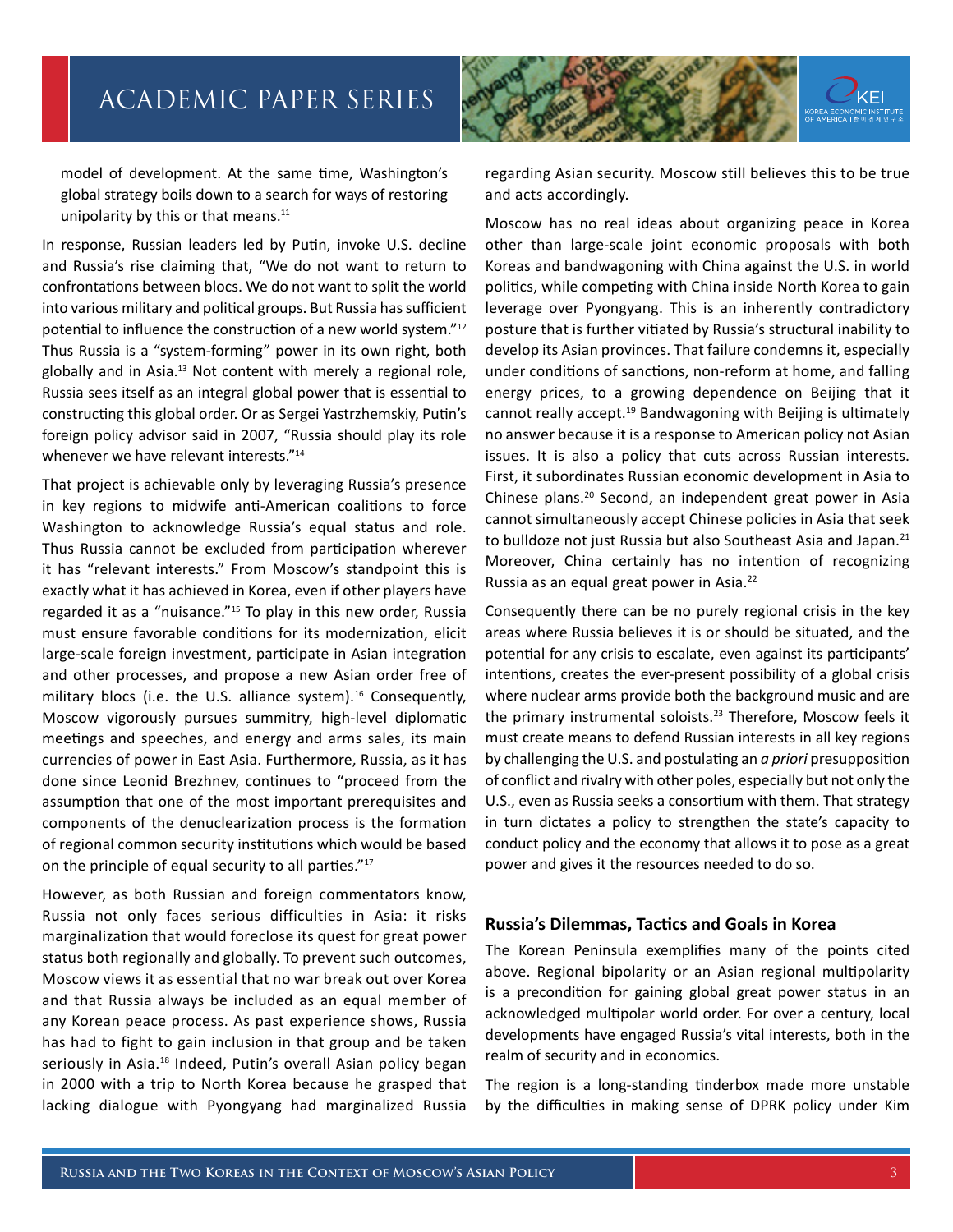

Jong-un. Conflict there could not only drag in China and the U.S., it could also put vital domestic Russian interests at great risk. These facts obligate Russia, as noted above, to leverage its regional standing in Northeast Asia to force the U.S. and its allies there to take Russian interests seriously and include it in the Six-Party process. The whole point of Russian foreign policy is to prevent any external risks to the internal order and projected development of the Russian Federation. Therefore Russia, to be a global player, must assert its interests and diplomacy here. In 2002 Foreign Minister Igor Ivanov stated that:

The creation of favorable external conditions for the successful internal development of Russia is the main criterion for the effectiveness of our policies. The most important of these is ensuring the country's reliable security. Taking into account modern threats and challenges as well as our capabilities and resources, we are attempting to resolve this task by political and diplomatic means based on extensive multilateral and bilateral cooperation.<sup>24</sup>

In the Korean case this linkage, articulated first by Ivanov and then repeatedly by Putin, Foreign Minister Lavrov, and many others, possesses special significance. In 2010-11, Russian Deputy Foreign Minister Alexei Borodavkin, Russia's delegate to the Six-Party Talks, warned that the Korean Peninsula was on the brink of war.25 Borodavkin further underscored Russia's genuine alarm about Korea by stating that the aggravation of Asian conflicts, together with the global economic crisis had created a situation where, "Under current circumstances, peace and security in the region is a priority task because we believe that neither nuclear deterrence nor military deterrence may ensure security in this sub-region and in the entire world."<sup>26</sup> Further North Korean provocations might push one or another actor over the edge and Russia could do nothing to stop it. Indeed, Moscow might be dragged into such a war with no control over any of the protagonists. Thus, Russia could not defend its vital interests yet could be dragged into a war that spilled over into Russian territory or that engendered a Sino-American confrontation. This would also terminate any hope of developing the RFE, the precondition for any effective Russian policy in Asia.

These apprehensions drove the rapprochement with North Korea that has lasted since 2011. And they continue to drive Russian military planning. Almost every Russian military exercise in Russia's Far East contains a scenario of a so-called "ecological catastrophe" and the influx of thousands of refugees due to a nuclear war on the Korean Peninsula.<sup>27</sup> Indeed, Moscow

deployed its new S-400 SAM to the RFE because it feared that North Korea might launch more missiles that either go awry or worse and provoke a major conflict in Northeast Asia.<sup>28</sup> Russian diplomats and analysts still voice those apprehensions even if they must do so elliptically.<sup>29</sup>

In 2011, the commander of Russia's nuclear forces, General Sergei Karakayev, warned that expanding the nuclear club which he attributed to U.S. policy as part of Moscow's inveterate anti-American global posture—could drag Russia into war. North Korean and Iranian proliferation could lead the U.S. to attack them and thus start a major war. Moreover, proliferation leads to a reduction of the threshold for nuclear use, thus creating preconditions for a war near Russia that could go nuclear and/or drag Russia into it. $30$  This is a common Russian military assessment of the threat and it leads Russia to seek increased leverage over the DPRK through energy and railway projects to reduce the danger to Moscow and the likelihood of such a U.S. or DPRK attack. And as the situation on the Korean Peninsula has not changed but arguably become more intractable and even dangerous, these arguments still hold in Moscow.

Indeed, as North Korea steadily improves its nuclear, missile and rocket capabilities while its policies appear ever more erratic, the likelihood of conflict breaking out remains high. These dangers to Russia from North Korean actions that it cannot influence, much less control, are extremely acute. A 2010 article in the Ministry of Foreign Affairs' journal *International Affairs* (incidentally quoting a Chinese analyst Zhou Feng) starkly underlined the dangers of war in Korea:

Indeed, the situation on the Korean Peninsula, which is in close proximity to our Far Eastern borders, is explosive and fraught with the most unpredictable consequences. Peace is very fragile here. No one can guarantee that it will not collapse as a result of a clash between the two Koreas with the involvement of other countries in the conflict and the use of weapons of mass destruction. "The aggravation of the North Korean nuclear issue is one of the long standing problems leading to new ones. This issue cannot be expected to be settled easily because difficulties have emerged in relations among large East Asian states. The settlement process can subsequently lead to a redistribution of roles of large states on the Asian political field  $-$  that is a new regional security problem." $31$ 

That restructuring of the Asian political order could easily ensue at Russia's expense and do so by means over which Russia has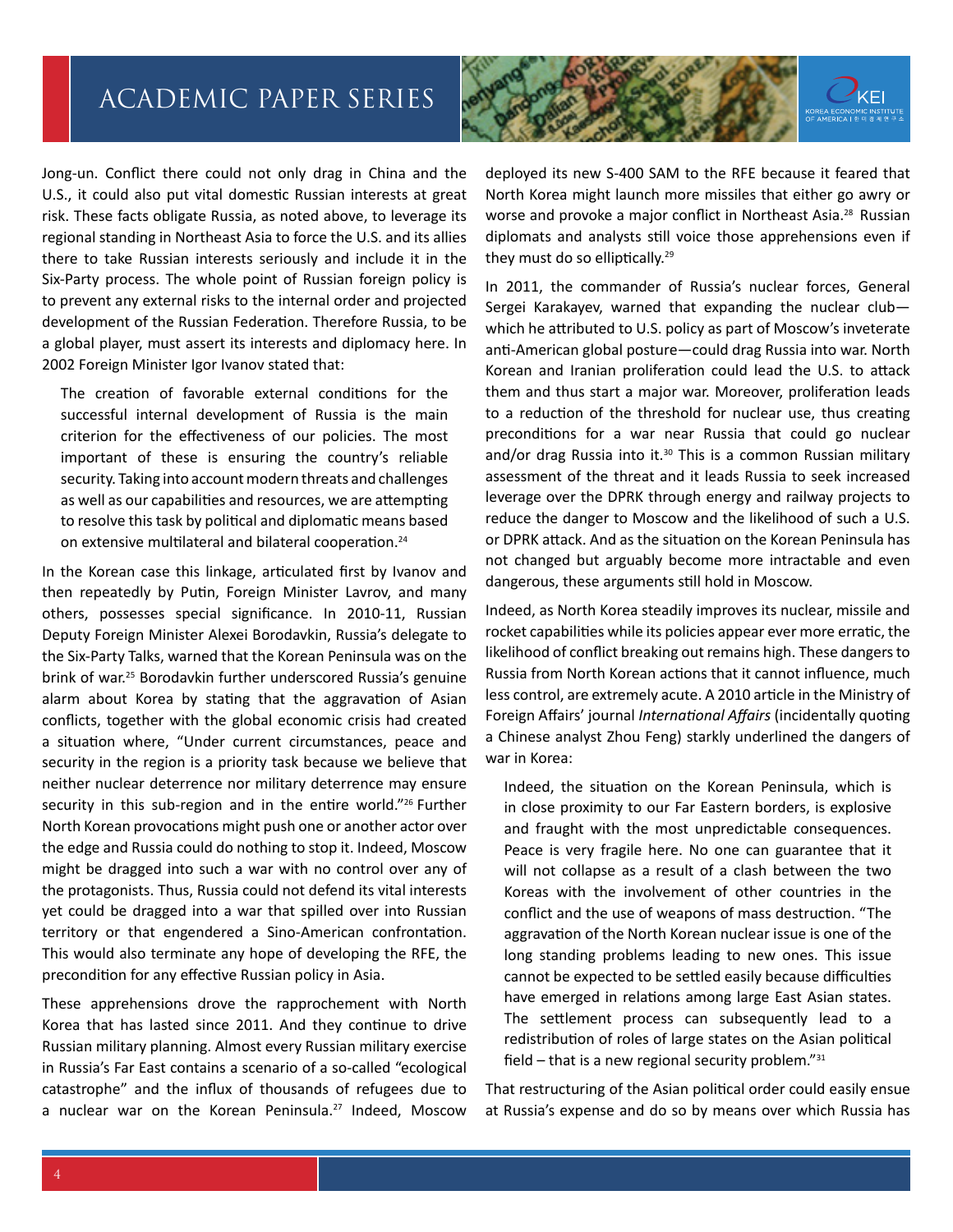

little or no influence. While Moscow has long said that it does not fear Korean unification and might actually welcome it, Russia could only do so if it happened peacefully not through war.<sup>32</sup> This last point leads some analysts like Georgi Toloraya to propose opposing unification lest that provoke precisely the war Russia dreads.<sup>33</sup> Meanwhile Pyongyang's activities justify the U.S. missile defense program in Asia, and American plans to deploy these missile defenses in Asia and offer the Terminal High Altitude Air Defense (THAAD) system to Seoul clearly alarm both Moscow and Beijing.<sup>34</sup> In fact, it is precisely the deployment of missile defenses and advanced strike capabilities in Asia that apparently most irritates Russia even though it does not seem to draw the conclusion that North Korea's policies bear more than a little responsibility for these deployments.<sup>35</sup> Indeed, Chief of the General Staff General Valery Gerasimov warned that any state deploying these missile defense and aligned systems could become the target of Russian nuclear and missile strikes.<sup>36</sup>

Under the circumstances, asserting Russia's own interest and seeking some measure of influence and dialogue with the DPRK while continuing its friendly ties to the ROK is a vital necessity. And the only cards Russia has to play are its long-standing dream of a TSR-TKR project and a Trans-Korea gas (if not oil as well) pipeline connected to Russian fields in eastern Siberia and Russian Asia that would send energy to both states and allow the DPRK to alleviate its economic crisis through tariffs. Increasingly, Russian leaders and analysts believe that Moscow, to avert such perceptions and outcomes, must play a more independent role in Korea and Asia.

Indeed, leading Russian Korea experts have recently more openly articulated the idea that Russia must pursue policies that are independent of China's policies towards North Korea to advance its regional interests. In late 2013 Aleksandr Zhebin of the Russian Academy of Sciences Far East Center, Institute for Korean Studies, wrote that North Korea had previously acted without regard for Russian interests and this is happening again with its nuclear and missile programs. These processes create crises that almost approached in intensity the Cuban missile crisis (a red flag to any Russian writer). In the current situation, North Korea's policies could trigger the "most unexpected developments." Zhebin also argues that for North Korea it is still important to demonstrate the existence of the "Moscow alternative to the United States and its allies and also to China," indicating his view that if Russia pursued Korean objectives that are distinct from both the U.S. and China, it would encounter a sympathetic North

Korean response. He therefore warned Pyongyang, "The degree of support and understanding that the DPRK can expect from Russia must clearly be directly proportionate to Pyongyang's readiness to consult with Moscow on questions directly affecting our security interests."<sup>37</sup> This warning, of course, indicated Moscow's chagrin at the fact that North Korea does not give Russia a veto or even leverage on its decisions whether or not they affect Russian security interests, vital or otherwise.

Similarly, Georgi Toloraya and Alexander Vorontsov in 2014 openly advocated an overt competition with China here rather than the previous passivity that they argue prevents Russia from realizing its regional goals in Asia:

This kind of behavior will not contribute to a more active Russian policy in the Asia-Pacific region, where people closely follow Russia's reactions to crisis situations and draw their conclusions accordingly. The cooling in relations between North Korea and China over the Chang Song-Thaek affair gives Russian diplomats an opportunity to cultivate closer relations with the elite in Pyongyang. With a new generation just having come to power in Beijing too, a warming in relations between China and its unpredictable neighbor is unlikely in the near future. This gives Russia a "window of opportunity" to establish a more trusting relationship with Kim Jong-un and his new leadership, using traditional diplomatic methods, economic levers, and "soft power."38

Economics are also key in Russia's policy considerations. By supplying both Koreas with energy Moscow could, at a single stroke, establish itself as a major player in Korea, and facilitate more inter-Korean cooperation. These projects would also establish Russia as a major participant in the Six-Party Talks rather than a marginal figure. Some analysts, e.g. Keun-Wook Paik, have cited the benefits that would accrue to Russia from a direct pipeline to one or both Korean states.39

Victor Cha's account of the Six-Party process similarly demonstrates that the railway and pipeline proposals are the cornerstones of Russia's negotiating position on the Korean crisis but also that neither the U.S. nor others see Russia's presence here as having particular importance. He characterizes Russia as the forgotten partner or bit player of "peripheral" importance.<sup>40</sup> Furthermore, and entirely characteristically, Russian diplomats obsessively revisited the idea of a gas pipeline and railway as the solution to any problem in these talks. As he writes: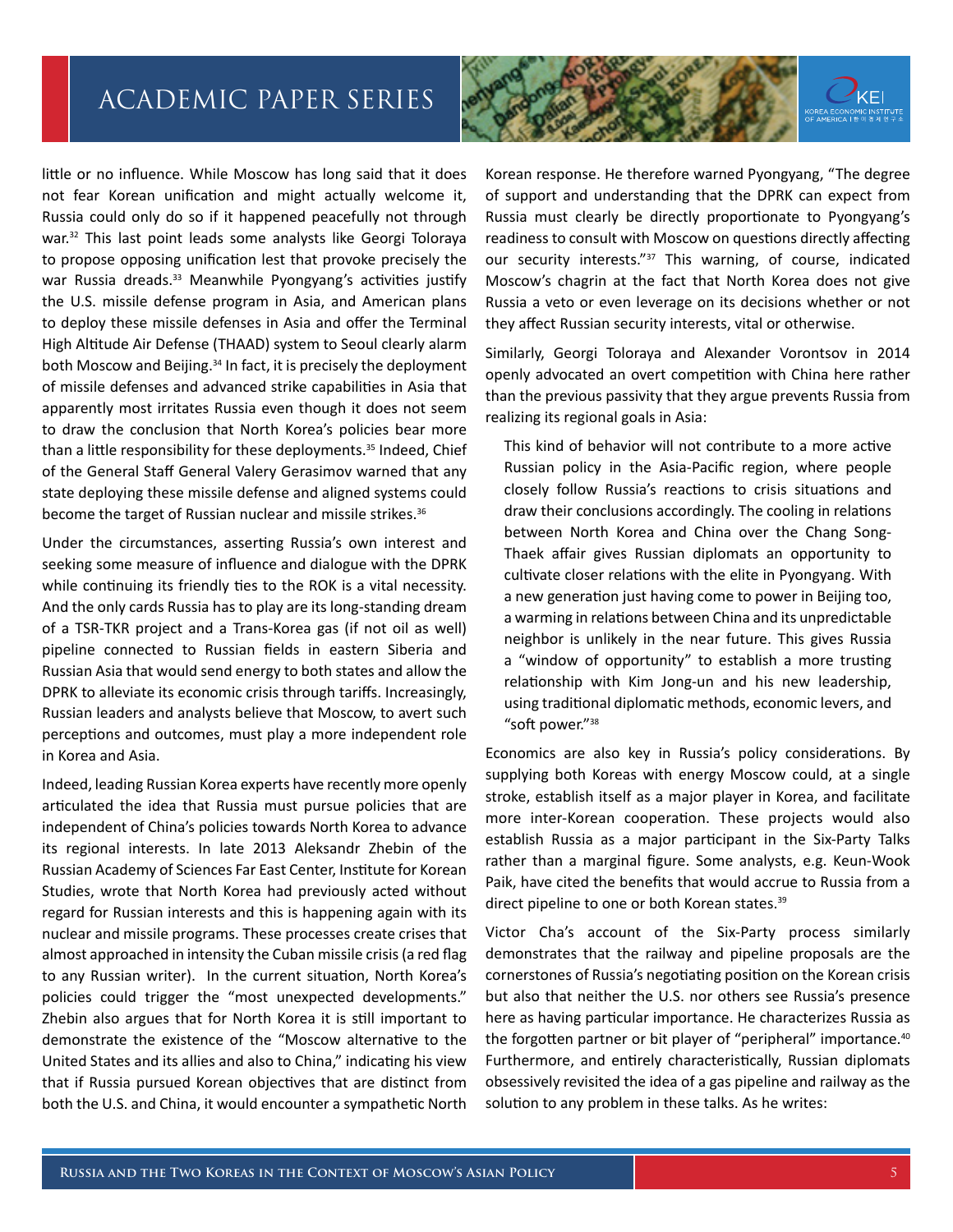

The latter two objectives are advocated by Russian interlocutors in almost blind fashion. During the Six-Party Talks, whenever we ran into a deadlock with the North Koreans over the nuclear issue the Russian answer to breaking any deadlock was "gas pipelines and the Trans-Siberian Railway.<sup>41</sup>

These projects would reestablish Russia's influence in North Korea. Russia, like its partners in the Six-Party process, has few means to leverage North Korea. Moreover, it suffers from two fundamental disadvantages in these talks (and not only here). First, if the parties were to actually effectuate a meaningful rapprochement, Russia's relevance to the outcome would steadily decline.<sup>42</sup> Therefore, if Russia is to possess any mechanism or vehicle by which it could retain enduring influence upon either or both Korean states, agreement on this pipeline would have to precede any general agreement with the U.S., ROK, etc., and that is exactly what Moscow is now attempting to accomplish. Secondly, if this deal collapses then Russia would have been shown to have virtually no leverage at all upon North Korea. As we have seen above in General Karakayev's warnings from 2010-11, Zhebin and Cha's analysis show that Russia possesses little or no leverage under current conditions on North Korea yet North Korea can wreak enormous "collateral damage" upon Russia and its interests.<sup>43</sup> Thus as Cha and Zhebin suggest, absent any agreement on this pipeline and railway, Russia stands to lose whatever influence it now has over North Korea. This is particularly dangerous to Russia because of the concurrent possibility that North Korea could cause "collateral damage" to Russia without Moscow being able to do anything about that situation.<sup>44</sup>

These considerations explain the rapprochement between Pyongyang and Moscow. In Pyongyang's case it is emulating the time-honored tactic of balancing between China and Russia and finds Russia much less willing to try and dominate it or give it lectures about not making trouble and reforming its economy, yet it cannot do without Chinese aid. Kim Jong-un's violent purges, sporadic threats to South Korea, and ongoing weapons programs have all aroused China's continuing anger but there is nothing it will do or, from its standpoint can do, except to ride out the storms and maintain steady pressure to prevent a crisis from exploding.45 Inasmuch as Pyongyang habitually provokes a crisis with the South to force Beijing to pay it more attention, Chinese rulers may also be making discreet military signals to North Korea to cool off these crises even as it indicates that it has received the North Korean message.<sup>46</sup> And North Korea's agreement with South Korea on August 25, 2015 suggests that it also got China's message about not provoking a crisis as China launches its 70<sup>th</sup> anniversary celebration of the end of World War II in Asia.47

#### **Russian Balance Against the U.S. and China**

For Moscow—as for Beijing in its own way—Korea connects to the broader Asian and now global strategy of the government. In the current conditions that means anti-Americanism and closer bandwagoning with China against the West even as it competes with China in North Korea and elsewhere in East Asia. According to Korea expert Aleksandr Vorontsov, North Korea, like Russia, wants to achieve a comprehensive system of security on the peninsula that would not only include a full treaty with and recognition by the U.S. to effectuate a normalization of relations with Pyongyang, but also leave it as a nuclear state.<sup>48</sup> Obviously, this is no basis for a negotiation.

So now we have a situation that entails Moscow's steadily growing opposition to Washington's alleged efforts to threaten, intimidate, and intervene in North Korea and its domestic policies. Thus Moscow champions the DPRK regime even though Russian experts are fully aware of North Korea's pathologies. Indeed some analysts even predicted, and still predict, the collapse of North Korea but were overruled.<sup>49</sup> Toloraya, for example rules out regime collapse as a scenario and suggests that North Korea's resilience "may prompt" the ROK and U.S. to take the ruling elites of the DPRK's interests into account.<sup>50</sup> Logically this means—and he does not shrink from this—that Russia's policy goal is to maintain the existing structure for stability even if other observers see little grounds for stability in North Korea.<sup>51</sup> What this means in practice is that Russia will not step in to stop Pyongyang's provocative behavior and might actually encourage it until it gets close to threatening vital Russian interests. And judging when that occurs is a process that is inherently fraught with peril and prone to misperception. Meanwhile Russian diplomats and analysts, even when criticizing Pyongyang's provocative behavior, blame Washington equally if not more.<sup>52</sup> If anything, Ukraine and shared determination to resist the West will bring Moscow and Pyongyang closer together.

This perspective leads Russia to view the Korean Peninsula and security agenda idiosyncratically. First, Russia will continue to view events in Korea from the governing anti-American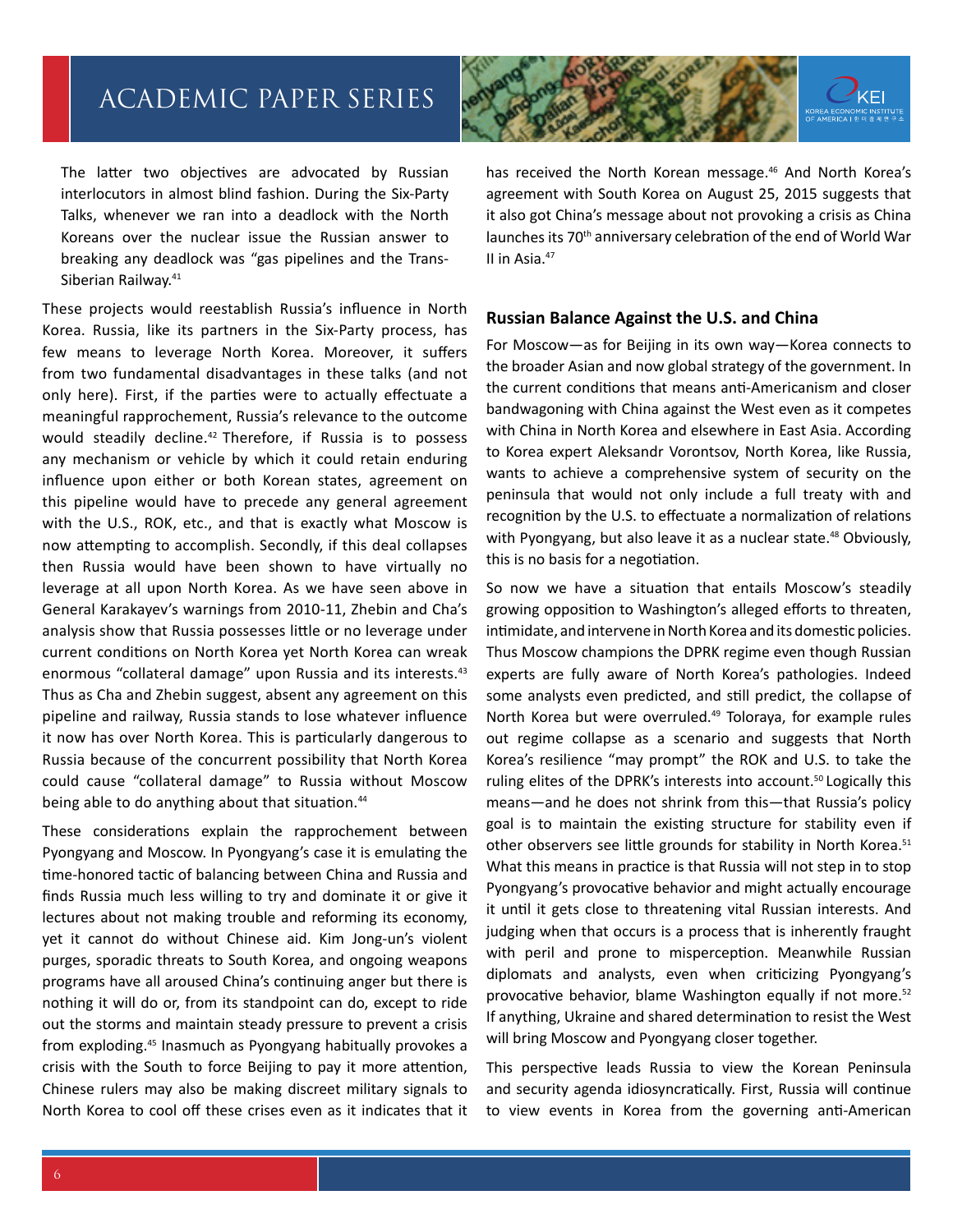perspective that must be maintained at all costs. North Korea must be preserved, though in some sense managed so that it does not generate new risks. But its nuclear issue can only be addressed from the perspective of solving all other issues with it as well and thwarting Washington's alliance system in Asia. Likewise, because Moscow is shut out of the West and Asia

Moscow will also work with China to frustrate U.S. demands for intervention (as they see it) in North Korea's domestic affairs and what they claim are its persisting tendencies towards externally coerced regime change. Instead they still support the idea of a return to the Six-Party process talks without preconditions, exactly what North Korea wants.<sup>54</sup> Second, regional rivalry for influence over both Koreas will continue behind the scenes but may become more visible depending on how China decides to deal with Pyongyang's insulting and violent rebuffs to its North Korean policies. This process conforms to the larger idea that Sino-Russian cooperation against Washington occurs mainly at the global level and in bilateral economic ties, but at the level of Asian regional security, rivalry equals, if it does not surpass, cooperation.<sup>55</sup>

becomes more important for it, cementing trilateral economic

projects with both Koreas becomes even more critical.53

Third, Moscow will continue, as before, to blame Washington for the Korean crisis because of its pressure upon North Korea which has long since been assimilated into the larger narrative of America's congenital and unrelenting Russophobia. Indeed, Zhebin has already taken up this line.<sup>56</sup> Fourth, as Zhebin also suggested, the Russo-DPRK rapprochement will be envisaged as signifying that even the DPRK can play a real if limited role in the realignment of global political forces in Moscow's favor.<sup>57</sup> Zhebin also wrote that North Korea's military programs and responses to UN queries and pressure shows that we will have to deal with North Korea as a de facto nuclear state.<sup>58</sup> Since Washington and Seoul adamantly oppose any such recognition, evidently Russian analysts anticipate and welcome a continuing deadlock on this issue. After all, deadlock forces Pyongyang to turn back to Moscow and Beijing rather than the U.S. and its allies for the economic benefits that Russia can and will provide. Therefore we cannot count on Russian support for denuclearizing North Korea despite its protestations to the contrary. Here as elsewhere, Moscow benefits or believes it benefits from persistent conflict.

Neither is it clear that Moscow will ultimately gain some lasting influence or leverage upon North Korea. Kim Jong-un's decision not to go to Moscow for the anniversary celebrations of World War II's end because he would not receive special treatment



This recommendation comports with Toloraya and Vorontsov's 2014 recommendations cited above. $62$  Unfortunately, this way of thinking postulates the contradictory premises that Moscow can bandwagon with Beijing against the U.S. and its alliances to support North Korean independence but that it can at the same time provide a viable alternative to China in North Korean eyes. At a time when Russia's economy is in much worse shape than advertised and will not reform even if there was no external pressure, it will be unable to compete with China in North Korea on any viable or tangible basis. And even if China's current crisis due to the bursting of its financial bubble inhibits its ability to support North Korea, China will not allow Russia to grow stronger in Asia at its expense.<sup>63</sup>

Furthermore, it is by no means clear that Russia can get its projects built in North and South Korea or at home given its own decrepit economic situation. Ultimately, Russia's own economic failure will prove to be the decisive factor in limiting its ability to have lasting influence in North Korea or anywhere else in Northeast Asia. Until the Russian government addresses this issue (and it is almost certain that Putin cannot do and will not do so), it can maneuver all it likes but it cannot attain its own sought after status or positively contribute to the cause of peace and security on the Korean Peninsula.

#### **Conclusion**

Russian writers believe Russia is inherently a pole of the multipolar order because of its nuclear weapons, size, power potential (not necessarily its real power), and permanent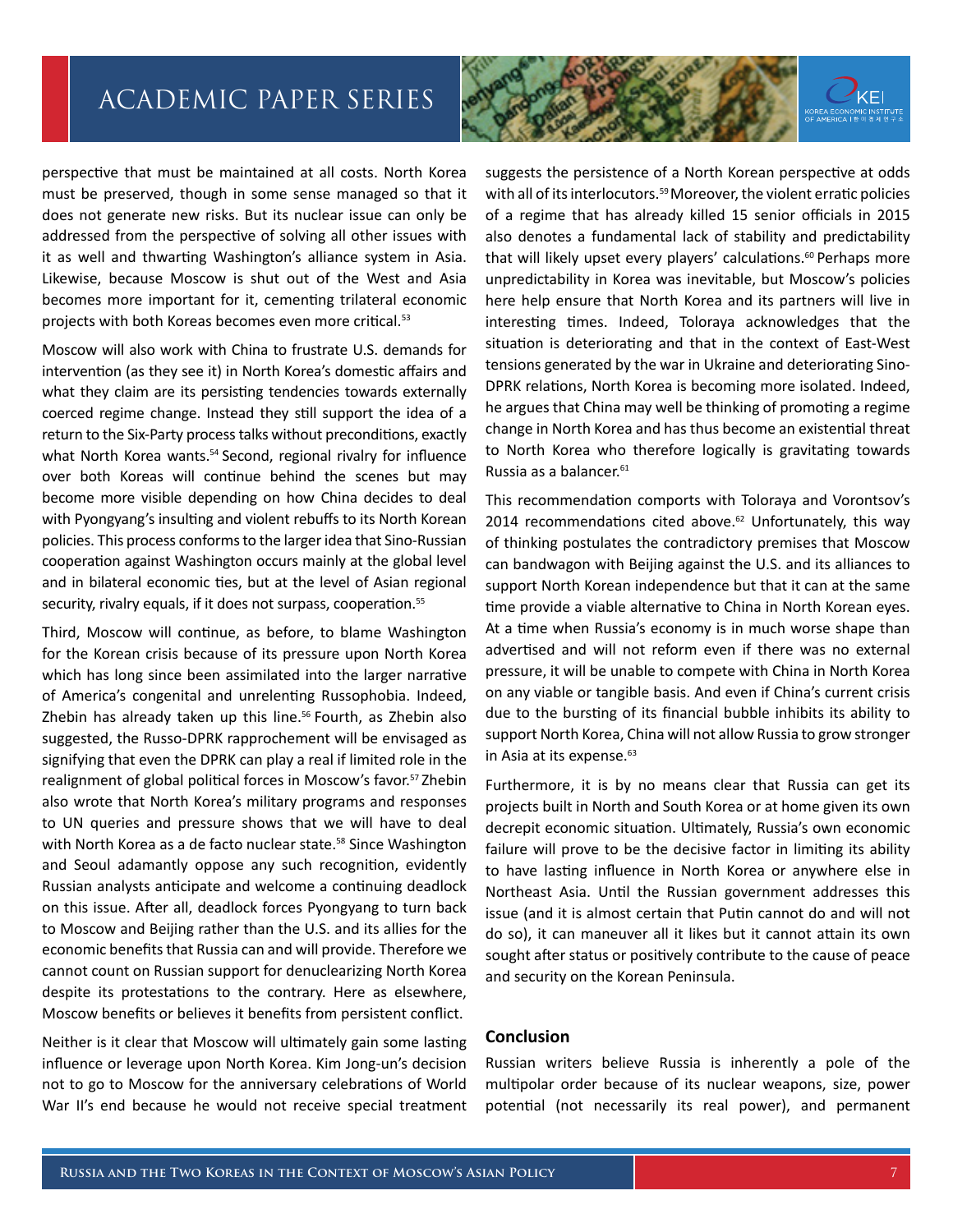

membership in the UNSC. Many officials and writers also assert, albeit with little justification, that Russia is successfully raising its profile in Asia.<sup>64</sup> Given the repercussions of Russian aggression in Ukraine it may more accurately be argued, according to Gilbert Rozman, that, "Sino-Russian rhetoric about the harmonious relationship they have achieved is not reliable since we are back to an atmosphere where propaganda is prioritized over objective analysis."65 Indeed, there is plenty of evidence to suggest that despite the strong cooperation between Russia and China, when it comes to regional security issues in the Asia-Pacific region, there is considerable daylight between them. Chinese Foreign Minister Wang Yi may have just approached Lavrov about strengthening the strategic coordination on Asia-Pacific affairs, but from Chinese analyses of the relationship extolling the basis for cooperation, regional security in the Asia-Pacific is conspicuously absent.<sup>66</sup>

Lavrov has extended Primakov's original formulation that America's unipolar proclivities threaten Russia and must be resisted by becoming an independent counterpole to America globally and in each region of the world. Moreover, by formulating tactical agreements with other key regional actors across the globe, Moscow claims it helped spawn other poles or enabled them to act more resolutely against the  $U.S.^{67}$  Indeed, at least one writer argues that Russia bears primary responsibility for frustrating American unilateralism by shaping blocking coalitions that restrained and ultimately foiled U.S. designs.<sup>68</sup> In other words, Russia's alleged global great power role status helps to thwart Washington and to gain other states' recognition of that status, thereby constituting the essence of its multipolarity doctrine, a rather negative or limited view of the trend towards multipolarity. Anti-Americanism, not considerations of regional configurations of power, drives multipolarity in Korea as elsewhere. Indeed, Sinoloigist Aleksandr Lukin and former Ambassador to Seoul Valery Denisov admit that, "The approach of Russia and China to the problems of the Korean peninsula will be determined, even in the long term by triangular relations with Moscow and Beijing."69

Furthermore, Russia's concept of multipolarity essentially boils down to an expanded vision of the Concert of Powers set up at the Congress of Vienna in 1815 or what Dmitri Trenin calls a "benign oligarchy."<sup>70</sup> Not surprisingly, Russia's concept of multilateral or network diplomacy means "collective leadership of leading states who objectively bear responsibility for the state of world affairs."71 This openly advocates an exclusionary great power concert where a few big states decide matters for the small states who in Russia's view, are not truly sovereign states anyway. Accordingly the only truly sovereign states, Russia, U.S., India, China, and possibly some European states and/or members of the Security Council lay down the rules for smaller states as at the Congress of Vienna or in the Grand Alliance during World War II.<sup>72</sup> Indeed, some Russian writers even explicitly invoke that latter system's example.<sup>73</sup> Moreover, each pole fully respects or should respect each other pole's sovereign democracy in their domain and refrain from intervening in their politics.<sup>74</sup>

Lastly, Russian leaders connect the advent of a multipolar order—driven largely by economic globalization and the ensuing rise of the BRICS—to American decline, Russia's revival as an independent pole, and to strategic partnership with China in Asia.<sup>75</sup> They cite the war in Iraq as causing a decline in usable U.S. military power and the current financial crisis as indicators of U.S. irresponsibility and diminished capability. Thus Russia openly seeks to instrumentalize concepts of a multipolar order for its own advantages at the expense of both the U.S. and its allies and of smaller Asian powers in general. Yet there is little analysis of just what a multipolar order would or should look like other than that everyone recognizes Russia as an independent great power free to act in its chosen sphere of influence. This is an empty and self-serving definition of multipolarity and Russian leaders know they have no real ideas for peace and security throughout Asia, not just Korea.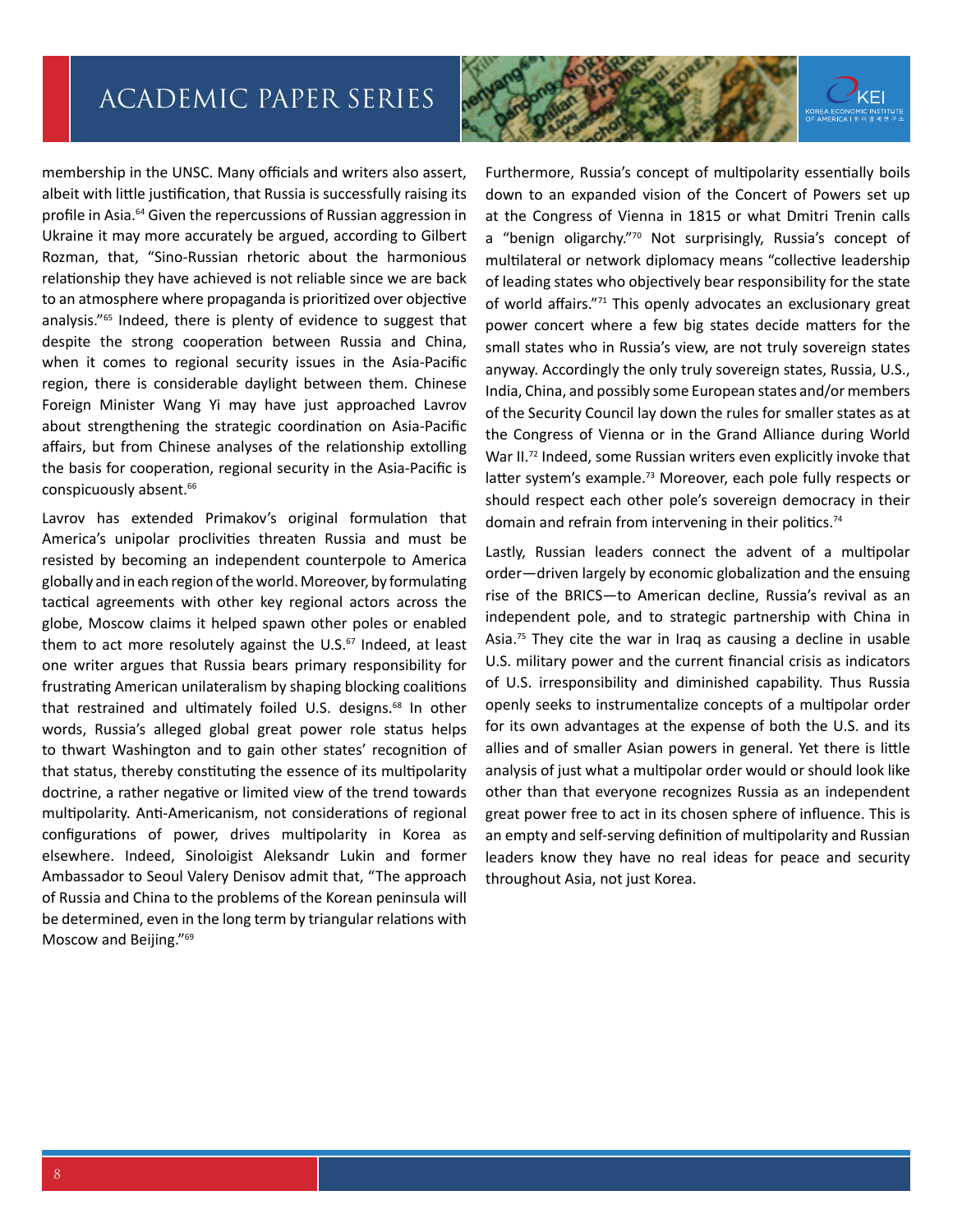

#### **Endnotes**

- <sup>1</sup> Victoria V. Panova, "Russia in Northeast Asia: Changing Role For the Region," *Korea Journal of Defense Analysis,* XXVII, No. 2, pp. 187-190.
- <sup>2</sup> Stephen Blank, "Is Russia a Great Power in Asia,?" Aharon Klieman, Ed., *Great Powers and Geopolitics: International Affairs in a Rebalancing World* (Heidelberg and New York: Springer International, 2015): pp. 161-182.
- <sup>3</sup> Vitaly Kozyrev, "Russia's Security Policy in Asia in Times of Economic Uncertainty," Paper Presented to the Annual Convention of the American Political Science Organization, September 2-5, 2010, p.17.
- <sup>4</sup> Moscow, ITAR-TASS, in English, June 24, 2010, Open Source Center, Foreign Broadcast Information Service, Central Eurasia (Henceforth FBIS SOV), June 24, 2010; "Russia May Supply Natural Gas to North Korea," www.koreajoongangdaily.joins.com, April 20, 2015.
- <sup>5</sup> Mark N. Katz, "Primakov Redux? Putin's pursuit of Multipolarism in Asia," *Demokratiztsiya*, XIV, No. 1, Winter 2006, pp. 141-144.
- <sup>6</sup> "The Foreign Policy Concept of the Russian Federation," 2008, Embassy of the Russian Federation in India, http://rusembassy.in/index.php?option=com\_content&view=a rticle&id=39&Itemid=69&lang=en.
- <sup>7</sup> Moscow, *Ministry of Foreign Affairs of the Russian Federation,* in English, September 8, 2009, *FBIS SOV*, September 8, 2009.
- <sup>8</sup> Sergei Lavrov, "Russia and ASEAN Can Do a Great Deal Together," *International Affairs*, LVI, No. 6, 2010, pp. 13-14.
- <sup>9</sup> "Russian FM Sees End of Western Dominance in Economy, Politics," [www.china.org.cn,](http://www.chain.org.cn) August 25, 2015.
- <sup>10</sup> Moscow, *Ministry of Foreign Affairs of the Russian Federation*, in Russian, January 23, 2013, *FBIS SOV*, January 23, 2013.
- <sup>11</sup> Sergei Karaganov, Timofei Bordachev, and Dmitri Suslov, Eds., *Reconfiguration, Not Just a Reset: Russia's Interests in Relations with the United States of America* (Moscow: Valdai Discussion club, 2009): p. 10
- <sup>12</sup> President Vladimir Putin, "Speech and the Following Discussion at the Munich Conference on Security, February 10, 2007," www.kremlin.ru/eng/speeches/2007/02/10/0138.
- <sup>13</sup> Paradorn Rangismaporn, *Russia As An Aspiring Great Power in East Asia: Perceptions and Policies From Yeltsin to Putin (London and New York: Palgrave Macmillan, 2009).*
- <sup>14</sup> "Interview With Sergei Yastrzhembskiy," *Rossiyskaya Gazeta*, in Russian, February 22, 2007, *Open Source Center, Foreign Broadcast Information Service, Central Eurasia* (Henceforth *FBIS-SOV*), February 22, 2007.
- <sup>15</sup> Bobo Lo, Axis of Convenience: Moscow, Beijing, and the New Geopolitics (Washington D.C.: Brookings Institution Press, 2008), p. 240; Sico Van Der Meer, "Russia: Many Goals Little Activity," Koen De Cuester and Jan Melissen Eds., *Ending the North Korean Nuclear Crisis: Six Parties, Six Perspectives* (The Hague: Netherlands Institute of International Relations Clingendael, 2008), pp. 86-87.
- <sup>16</sup> *Ibid.,* pp. 13-22.
- <sup>17</sup> Moscow, *ITAR-TASS*, in English, December 18, 2009, *FBIS SOV*, December 18, 2009.
- <sup>18</sup> When the Six-Party Talks were being organized in 2003 only North Korea demanded that Russia take part.
- <sup>19</sup> "Round Table Russia's Foreign Policy in the Pacific Region," *Security Index*, XVII. No. 2 (95), Spring 2011, pp. 47-62.
- <sup>20</sup> This author already warned about this in 2010: Stephen Blank, "Toward a New Chinese Order in Asia: Russia's Failure," *NBR Special Report* No. 26, National Bureau of Asian Research, March 2011.
- <sup>21</sup> Stephen Blank and Younkyoo Kim, "Does Russo-Chinese Partnership Threaten America's Interests and Policies in Asia?" Forthcoming, *Orbis*, Winter 2016.
- <sup>22</sup> Margarete Klein, "Russia: A Euro-Pacific Power?: Goals, Strategies, and Perspectives of Moscow's East Asia Policy," *Stifung Wissenschaft Und Politik SWP Research paper*, 2014, pp. 18-19.
- <sup>23</sup> "Border Alert: Nuke War Risk is Rising, Russia Warns," [www.rt.com](http://www.rt.com), November 17, 2011: Roger N. McDermott, "General Makarov Highlights the 'Risk' of Nuclear Conflict," *Valadai Discussion Club*, December 8, 2011, www.waldaiclub.com.
- <sup>24</sup> Igor Ivanov, "Guiding Principles of Russia's Foreign Policy," Moscow, Kommersant-Vlast in Russian, June 11, 2002, FBIS *SOV*, June 11, 2002.
- <sup>25</sup> Andrew Osborn, "North and South Korea on the Brink of War, Russian Diplomat Warns," www.tele[graph.co.uk,](http://www.telgraph.co.uk) September 24, 2010.
- <sup>26</sup> CEP20091223950184, Moscow, *ITAR-TASS*, in English. December 23, 2009 1325 GMT, *FBIS SOV*, December 23, 2009.
- <sup>27</sup> Alexander Golts, "Putin and Kim Jong Un are not so Different," *The Moscow Times*, August 24, 2015.
- <sup>28</sup> "Russia Deploys S-400 Air Defense Systems in Far East" RIA Novosti, August 26, 2009, [http://en.rian/ru/military\\_news/20090826/155930246.html](http://en.rian/ru/military_news/20090826/155930246.html).
- <sup>29</sup> V. Densiov, "The Nuclear Problems of the Korean Peninsula: Is there a way to Break the Impasse?" *International Affairs* (Moscow), No. 2, 2015, pp. 103-117.
- <sup>30</sup> Moscow, Interfax, in English, December 16, 2011, FIBS SOV, December 16, 2011, www.opensource.gov/portal/server.pt/gateayt/PTARGS 0 0 200 203 1123 ...
- <sup>31</sup> M. Nikolayev, "The Asia-Pacific Region and Russia's National Security," *International Affairs* (Moscow), LVI, No.3, 2010, pp. 68-69.
- <sup>32</sup> Moscow, *Interfax*, in Russian, September 24, 2007, *FBIS SOV*, September 24, 2007.
- <sup>33</sup> George Toloraya, *Korean Security and Unification Dilemmas: A Russian Perspective*, Korea Economic Institute of America, Academic Papers, 2015, www.keia.org.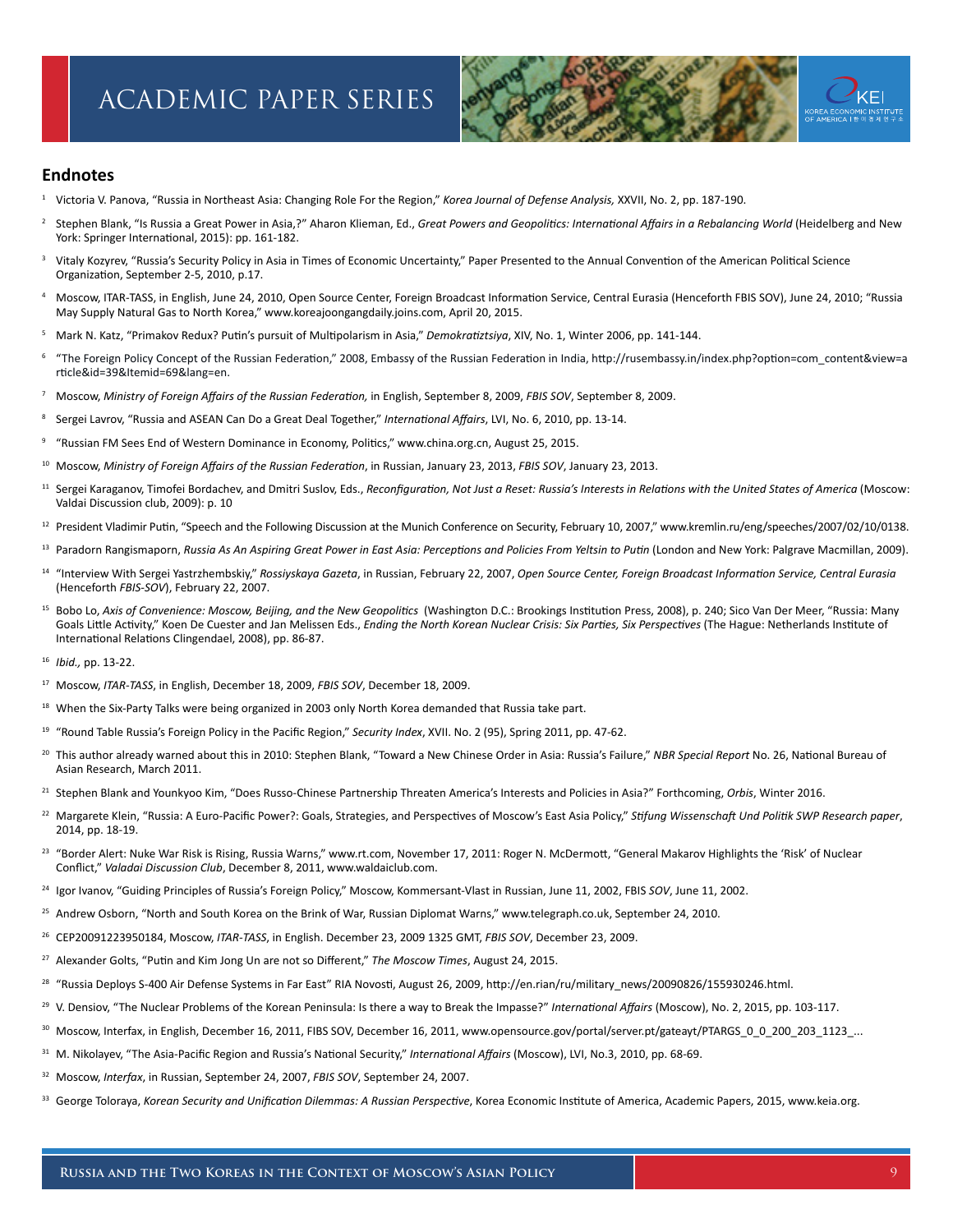

- Moscow, *Lenta.ru*, in Russian, April 13, 2015, *FBIS SOV*, April 26, 2015.
- <sup>35</sup> Franz Stefan-Gady, "Russia's Foreign Minister Slams US Over Military buildup in Asia," [www.thediplomat.com](http://www.thediplomat.com), August 6, 2015.
- Gerasimov's address to the recent Moscow International Security Conference can be found at Moscow, *Ministry of Defense of the Russian Federation*, in Russian, April 16, 2015, *FBIS SOV*, April 26, 2015.
- Aleksandr Zhebin, "Russia-DPRK: People Do Not Choose Their Neighbors. Pyongyang Ready to Be Friends with Moscow Again," Moscow, *Nezavisimaya Gazeta Online*, in Russian, October 14, 2013, FBIS SOV, October 14, 2013.
- 38 Vorontsov and Toloraya, pp. 27-28.
- Keun-Wook Paik, with Glada Lahn and Jena Hein, *Through the Dragon's Gate? A Window Of Opportunity for Northeast Asian Gas Security* (London: Chatham House Briefing Paper*,* 2012): p. 8.
- Victor Cha, *The Impossible State: North Korea Past and Future* (New York: Harper Collins Books, 2013): pp. 345-369.
- Ibid.*,*
- Ibid.*,*
- Ibid*, FBIS SOV*, October 14, 2013; *FBIS SOV*, December 16, 2011.
- Ibid*.*
- Andrew Scobell and Mark Cozad, "China's North Korea Policy: Rethink Or Recharge,? " *Parameters*, XLIV, No. 1, 2014, pp. 51-63.
- Adam Cathcart "Assessing North Korea's 'Ground Game' with China," [www.thediplomat.com,](http://www.thediplomat.com) August 27, 2015.
- Ibid*.*
- Aleksandr Vorontsov, "Can North Korea's Nuclear Problem Be Solved," *Current Digest of the Post-Soviet Press,* July 6, 2015, LXVII, No. 28, p. 16.
- Russia Expects N. Korea to Collapse by 2020," *The Chosun Ilbo*, May 2, 2015, [http://english.chosun.com/site/data/html\\_dir/2011/11/04/2011110401205.html;](http://english.chosun.com/site/data/html_dir/2011/11/04/2011110401205.html) Chung Min-Uck, "Russia Expects North Korea to Collapse in Late 2020s," [www.koreatimes.co.kr](http://www.koreatimes.co.kr), November 4, 2011.
- Toloraya, p. 1.
- Ibid., p. 2.
- Denisov, pp. 103-117.
- Toloraya, pp. 2-3.
- Denisov, pp. 103-117.
- Stephen Blank and Younkyoo Kim, "Does Russo-Chinese Partnership Threaten America's Interests and Policies in Asia,?" Forthcoming, *Orbis,* Winter 2016.
- Aleksandr Zakharovich Zhebin, "How to Maintain the Balance of Forces on the Korean Peninsula," Moscow, *Nezavisimaya Gazeta Online*, in Russian, April 1, 2015, *FBIS SOV*, April 1, 2015.
- Ibid*.*
- G. Lokshin, "Security Problems in East Asia," *Far Eastern Affairs*, XLIII, No. 1, 2015, p. 65.
- <sup>59</sup> "Kim Jong-un Won't Attend Moscow Victory Celebrations," Chosun Ilbo, May 4, 2015, http://english.chosun.com/site/data/html dir/2015/05/01/2015050100642.html; Julian Ryall, "Kim Jong-un Snubs Russia After Being Refused 'Special Treatment'", [http://www.msn.com/en-ie/news/world/kim-jong-un-snubs-russia-after-being-refused](http://www.msn.com/en-ie/news/world/kim-jong-un-snubs-russia-after-being-refused-special-treatment/ar-BBj0pnv)[special-treatment/ar-BBj0pnv](http://www.msn.com/en-ie/news/world/kim-jong-un-snubs-russia-after-being-refused-special-treatment/ar-BBj0pnv), May 1, 2015.
- <sup>60</sup> "North Korea's Kim Ordered Execution of 15 Officials This Year: South's Spy Agency," Reuters, April 29, 2015.
- Toloraya, pp. 5-6.
- <sup>62</sup> Vorontsov and Toloraya, pp. 27-28.
- Klein, pp. 18-19.
- "Round Table Russia's Foreign Policy in the Pacific Region," *Security Index*, XVII, No. 2 (95), Spring, 2011, pp. 47-62.
- Gilbert Rozman, *Chinese Views of Sino-Russian Relations and the US Pivot*, Forthcoming, Center for Global Interests.
- Shannon Tiezzi, "China Seeks Joint Pacific Vision with Russia," *TheDiplomat.com,* August 6, 2015; Feng Shaolei, "Russian-Chinese Relations in the Asia-Pacific Region," [www.valdaiclub.com](http://www.valdaiclub.com), January 11, 2013.
- Stephen Blank, "The Spirit of Eternal Negation: Russia's Hour in the Middle East," Stephen J. Blank, Ed., *Mediterranean Security Into the Coming Millennium* (Carlisle Barracks, PA: Strategic Studies Institute, U.S. Army War College, 1999): pp. 443-513.
- <sup>68</sup> Timofei Bordachev, "Multipolarity, Anarchy, and Security," in Ivan Krastev et al, What does Russia Think?, European Council on Foreign Relations, [www.ecfr.eu,](http://www.ecfr.eu) 2009, p. 63.